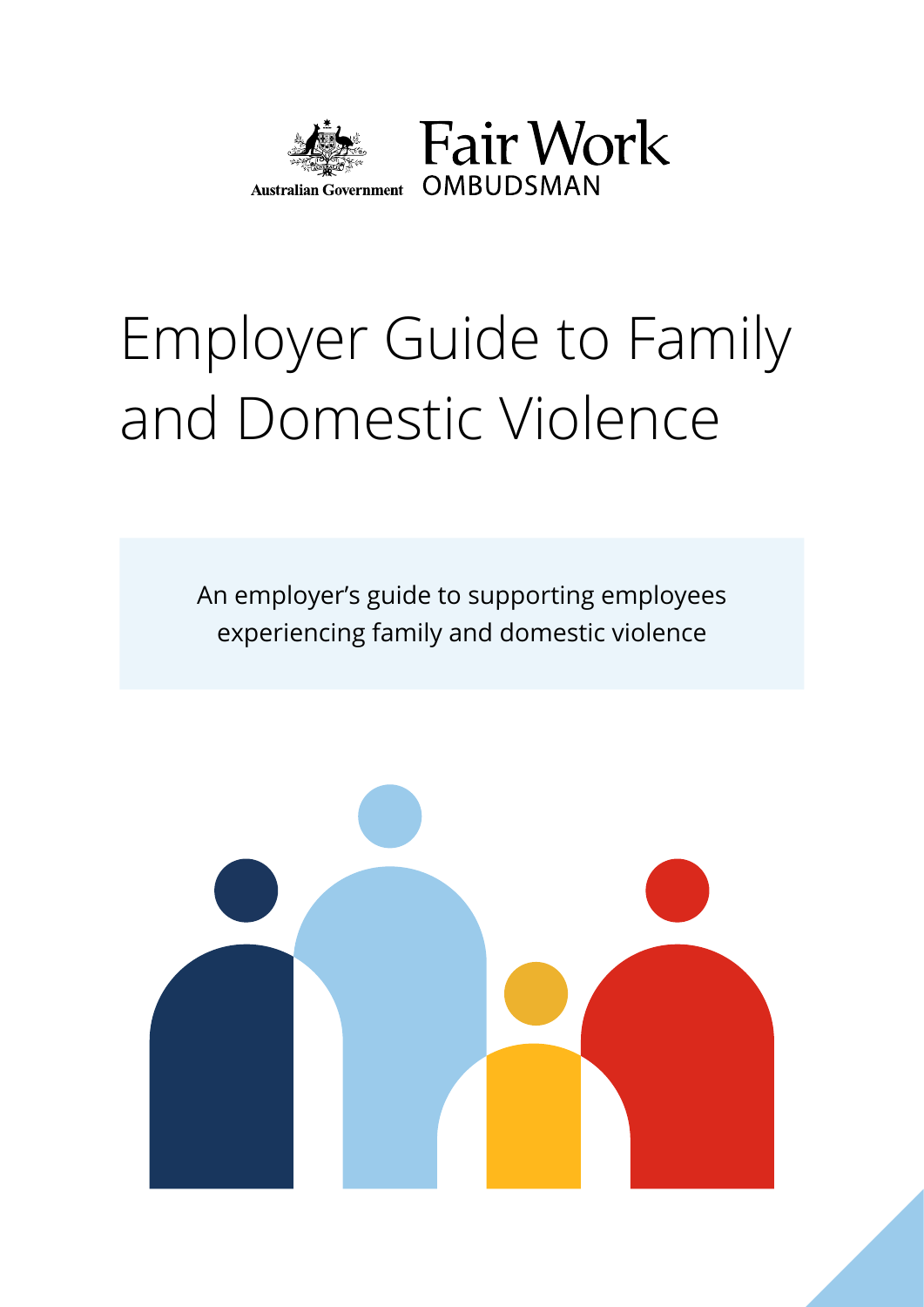# Table of Contents

|           |                                                                                                                                   | 3  |
|-----------|-----------------------------------------------------------------------------------------------------------------------------------|----|
|           |                                                                                                                                   | 4  |
|           |                                                                                                                                   | 5  |
|           |                                                                                                                                   | 6  |
|           |                                                                                                                                   | 7  |
|           |                                                                                                                                   | 7  |
|           |                                                                                                                                   | 8  |
|           |                                                                                                                                   | 10 |
|           |                                                                                                                                   | 10 |
|           |                                                                                                                                   | 10 |
|           |                                                                                                                                   | 10 |
|           | When can employees take unpaid family and domestic violence leave?                                                                | 11 |
|           |                                                                                                                                   | 11 |
|           |                                                                                                                                   | 11 |
|           |                                                                                                                                   | 12 |
|           |                                                                                                                                   | 12 |
| $\bullet$ |                                                                                                                                   | 13 |
|           |                                                                                                                                   | 14 |
|           | What you can do if you suspect an employee may be experiencing family<br>and domestic violence ………………………………………………………………………………………… | 14 |
|           |                                                                                                                                   | 14 |
|           |                                                                                                                                   | 15 |
|           | What you can do if you suspect an employee is perpetrating family and                                                             | 16 |
|           |                                                                                                                                   | 17 |
|           |                                                                                                                                   | 17 |
| $\bullet$ |                                                                                                                                   | 17 |
|           |                                                                                                                                   | 19 |
|           |                                                                                                                                   | 19 |
|           |                                                                                                                                   | 20 |
|           |                                                                                                                                   | 20 |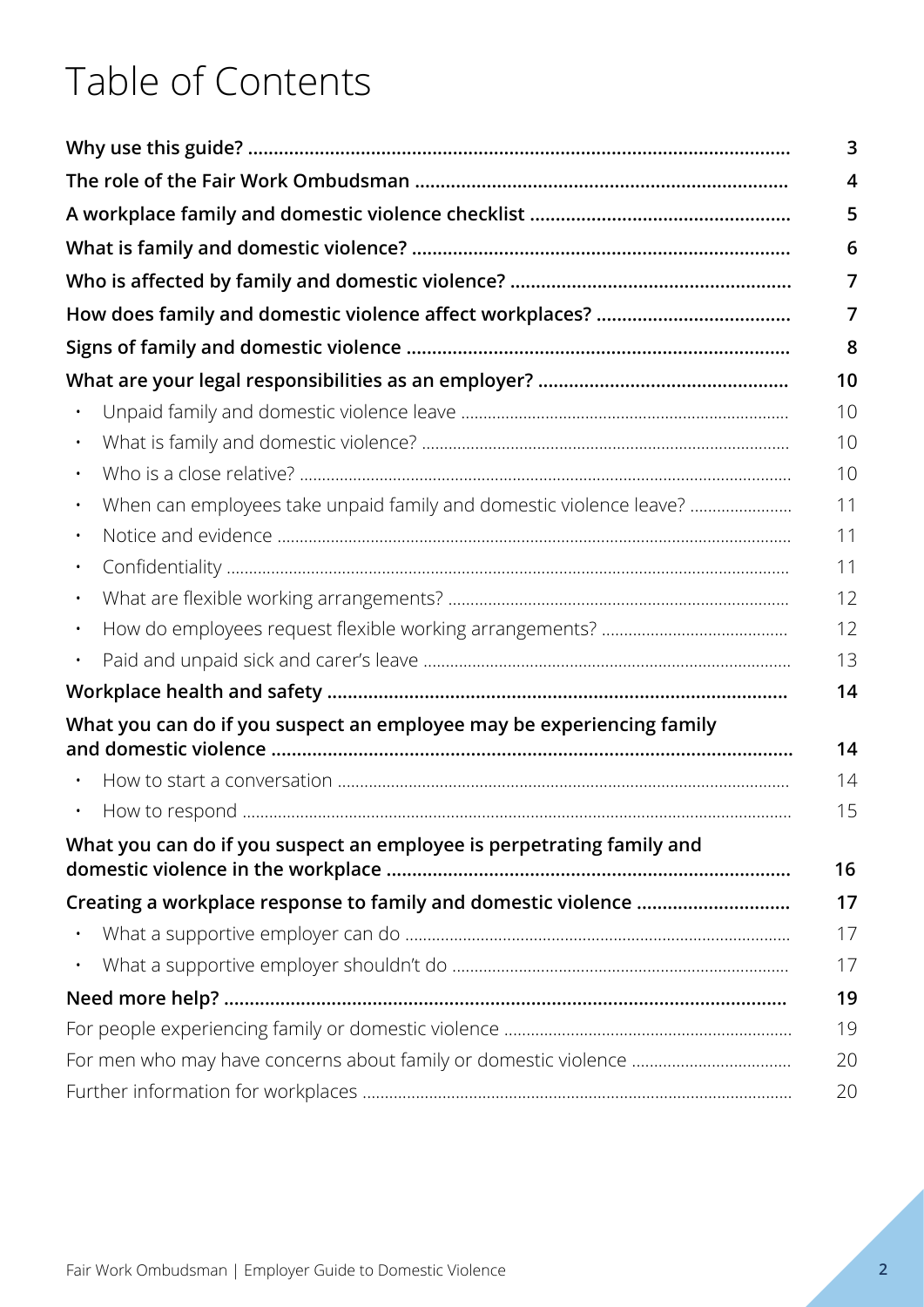# <span id="page-2-0"></span>Why use this guide?



**This guide is designed to help employers understand their workplace obligations and support employees experiencing family and domestic violence.**

**Family and domestic violence is not only a private or personal issue.** It affects a person's ability to lead a productive life and affects children, families and the community.

When an employee is living with family and domestic violence, they often experience heightened financial stress, homelessness, isolation, vulnerability and even a sense of shame. Without appropriate support, there can be many implications for workplaces. Knowledge, awareness and planning can help employers support their employees, meet their workplace obligations and protect their workplaces.

There are many benefits for a workplace when the health, safety and wellbeing of employees is prioritised. The benefits to employers responding to family and domestic violence that impacts the workplace can include:

- improved outcomes for employees affected by family or domestic violence
- improved productivity, staff engagement and work satisfaction
- reduced illness and absenteeism
- reduced staff turnover, resulting in lower recruitment and training costs
- reduced legal liabilities.

When employers don't meet their workplace obligations there can be serious consequences. These can include fines and penalties, risks to the health and safety of anyone in the workplace (including employees, customers and contractors), reduced staff productivity and reputational damage.



## **This guide outlines:**

- the role of the Fair Work Ombudsman and how we can help
- a checklist for managing family and domestic violence issues in the workplace
- what family and domestic violence is and how it affects workplaces
- employers' legal obligations
- a suggested approach to supporting employees experiencing family and domestic violence
- a suggested approach to developing a workplace response to family and domestic violence
- support and referral services.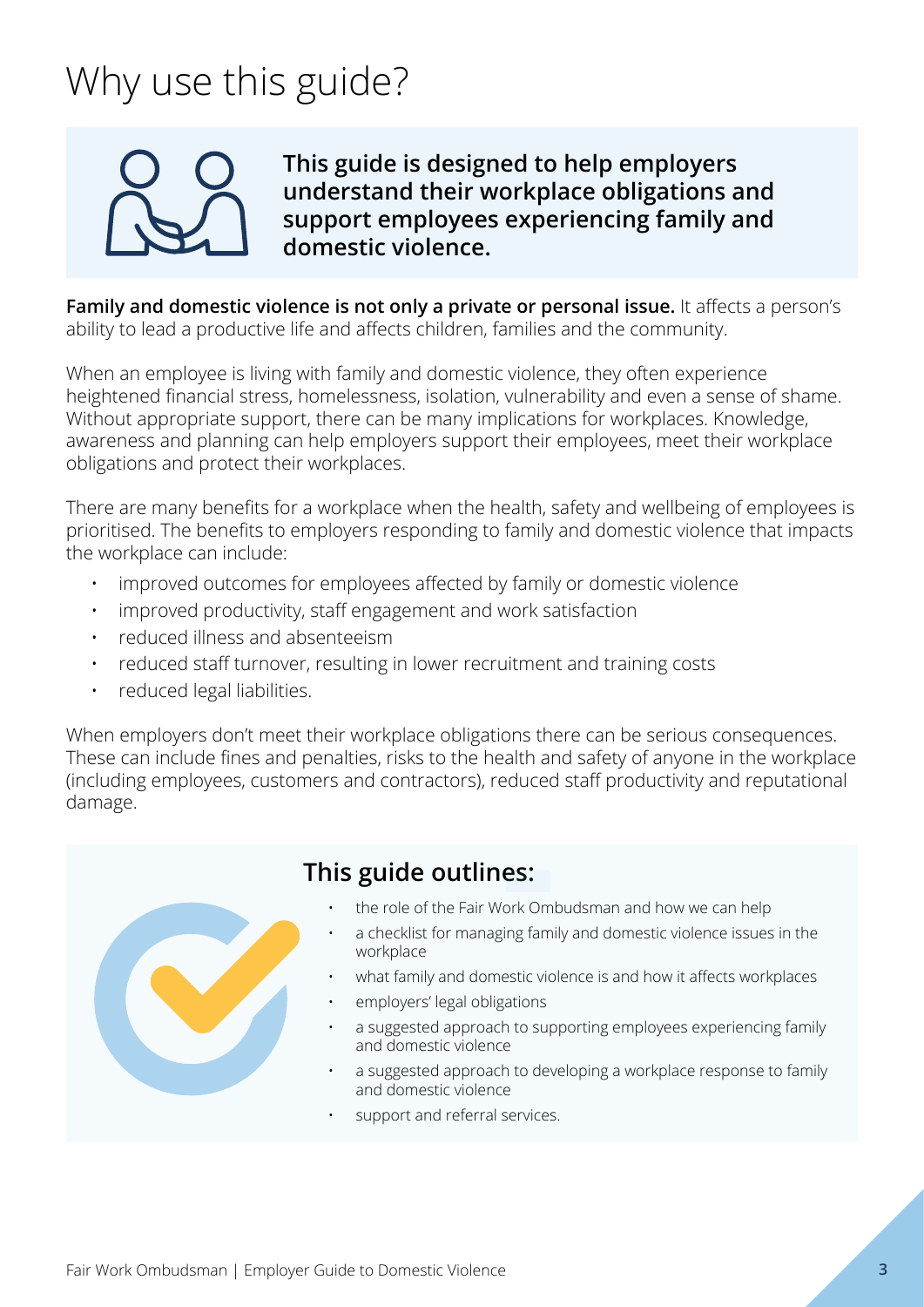# <span id="page-3-0"></span>The role of the Fair Work Ombudsman

The Fair Work Ombudsman (FWO) is an independent agency created by the *Fair Work Act 2009* (Fair Work Act). We help employers and employees understand and follow Australian workplace laws, including laws about family and domestic violence leave, and related entitlements. We do this by:

- providing information and education
- providing tools, templates and guides
- helping to resolve workplace issues



Visit **[fairwork.gov.au](http://www.fairwork.gov.au)** to learn more about **[our role](https://www.fairwork.gov.au/about-us/our-role)** and the services we provide.<sup>1</sup>

<sup>1.</sup> **<https://www.fairwork.gov.au/about-us/our-role>**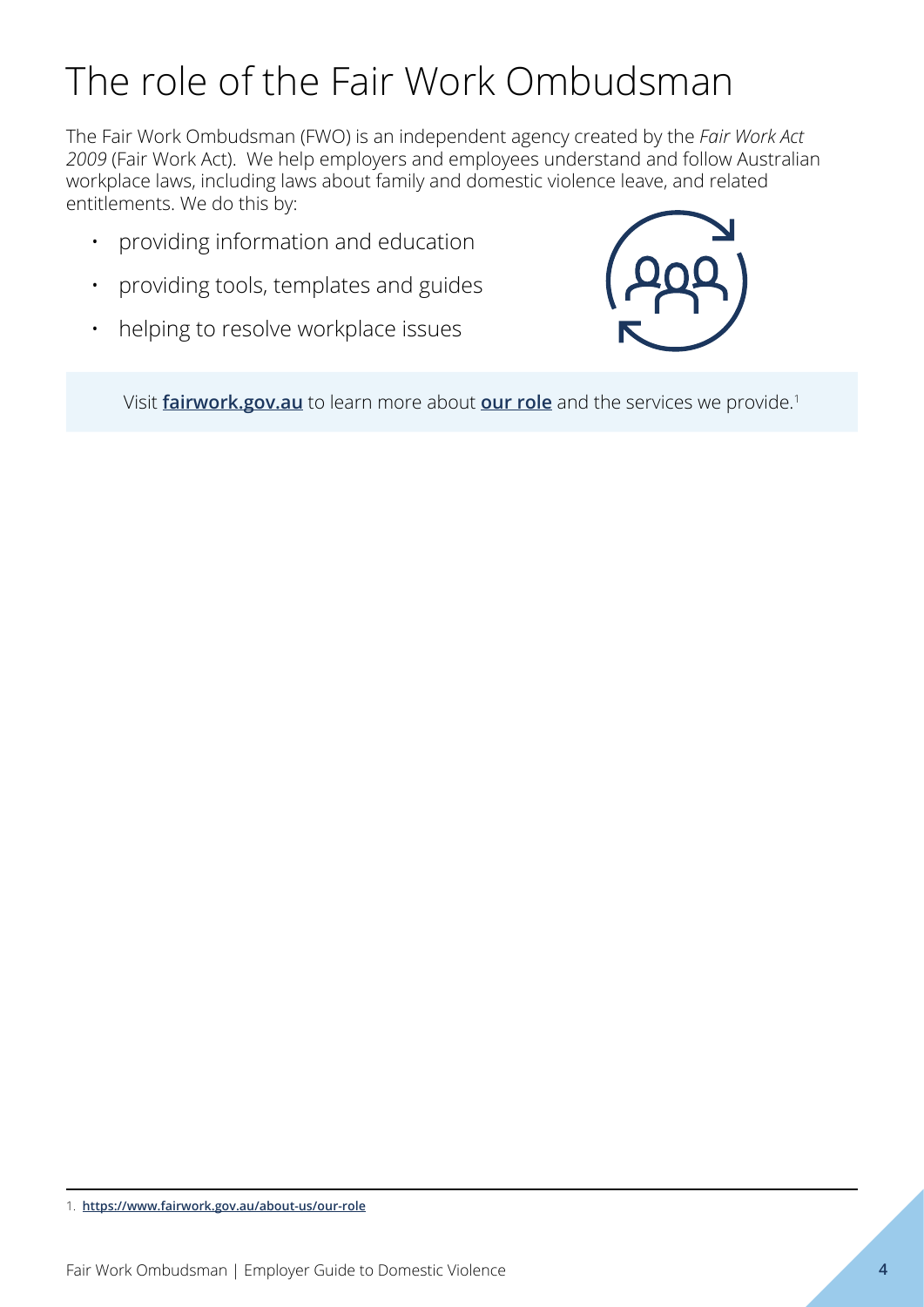# <span id="page-4-0"></span>A workplace family and domestic violence checklist







Consider taking these steps to ensure you are prepared to manage workplace situations that involve family and domestic violence.

- □ Understand your legal obligations as an employer (see **What are your legal [responsibilities as an employer?](#page-9-0)**)
- $\square$  Develop a workplace policy that supports employees experiencing family and domestic violence (see **[Creating a workplace response to family and](#page-15-0)  [domestic violence](#page-15-0)**)
- $\Box$  Provide ongoing education and awareness about family and domestic violence in your workplace – for example, posters with contact information for support services in your community. These can be found in **[Need more help?](#page-18-0)**
- $\Box$  Regularly review your workplace policies, safety plans and procedures.
- $\Box$  Create an open workplace culture that encourages communication and support to make it easier for employees to raise concerns.



If you suspect an employee may be affected by family or domestic violence you can:

- □ Start a conversation (see **[How to start a conversation](#page-13-0)**).
- $\Box$  Talk to them about their workplace entitlements and the options available to them, such as taking leave or accessing **[flexible work arrangements](#page-11-0)**.
- $\Box$  Discuss possible safety measures you could implement if the employee feels unsafe in the workplace, such as screening the employee's incoming calls, blocking emails, changing a phone number, or changing working hours or location.
- $\Box$  Provide the employee with information on where they can get help. These can be found in **[Need more help?](#page-18-0)**
- $\Box$  Take steps to ensure all disclosures and activities are kept confidential.

Remember, call **000** if someone is seriously injured or in need of urgent medical attention, if someone's life is being threatened, or you've witnessed an incident.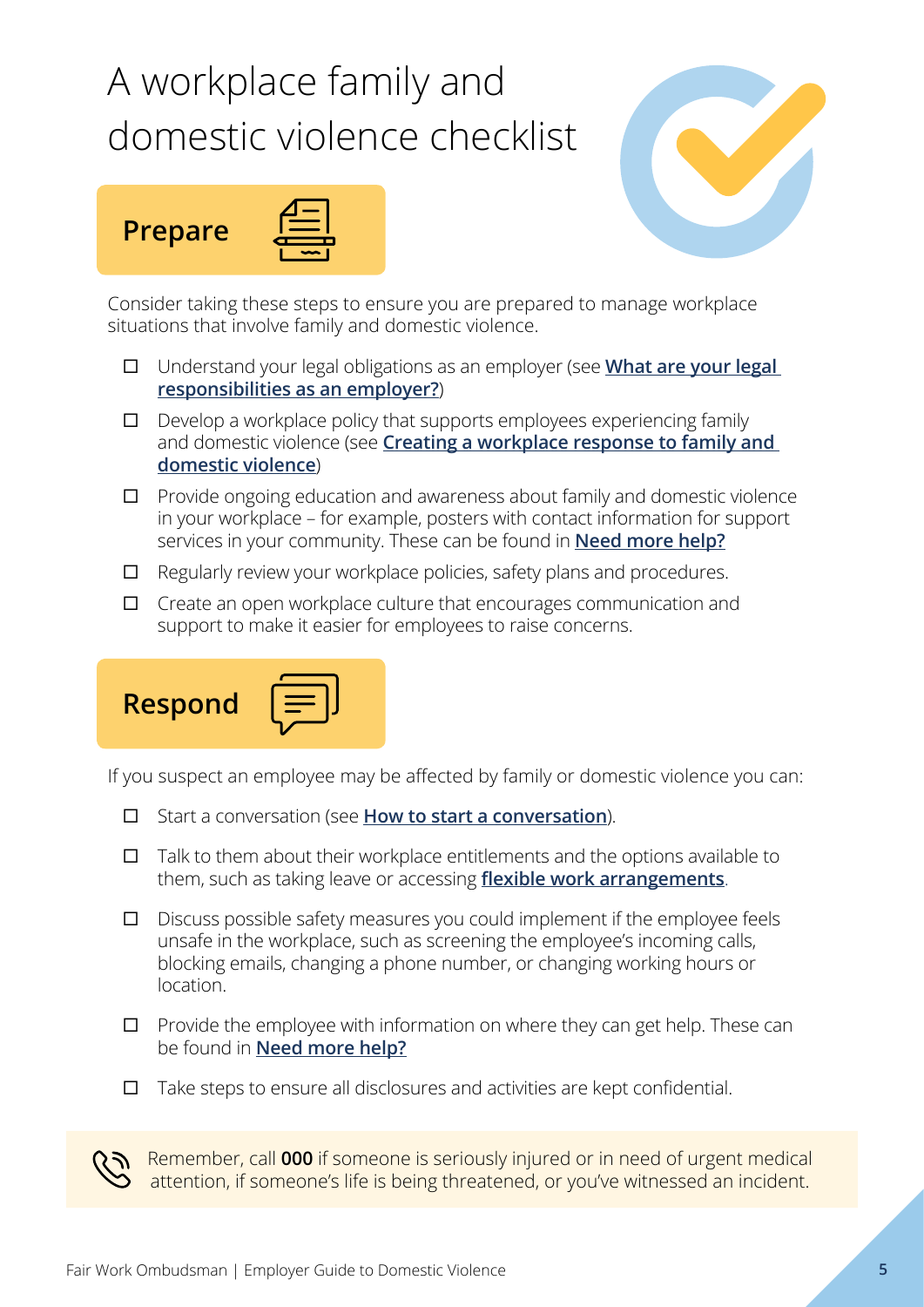# <span id="page-5-0"></span>What is family and domestic violence?

**Family and domestic violence takes many forms.** Examples can include<sup>2</sup>:

| physical violence<br>• physically hurting or<br>restraining<br>· sleep or food<br>deprivation or<br>forced feeding           | sexual assault or<br>sexually abusive<br>behaviour<br>· unwanted touching<br>or rape<br>· unwanted exposure<br>to pornography<br>· sexual jokes or using<br>sexually degrading<br>insults                              | verbal abuse<br>• putting the person<br>down and calling<br>them names<br>· shifting the<br>responsibility for<br>abusive behaviour<br>onto the victim                                                                                                                           | emotional or<br>psychological<br>abuse<br>· making the person<br>feel afraid by using<br>looks, actions and<br>gestures<br>· making light of the<br>abuse or saying the<br>abuse didn't happen      |
|------------------------------------------------------------------------------------------------------------------------------|------------------------------------------------------------------------------------------------------------------------------------------------------------------------------------------------------------------------|----------------------------------------------------------------------------------------------------------------------------------------------------------------------------------------------------------------------------------------------------------------------------------|-----------------------------------------------------------------------------------------------------------------------------------------------------------------------------------------------------|
| stalking<br>• visiting at work in<br>inappropriate ways<br>· sending repeated<br>upsetting phone<br>calls/emails/texts       | financial abuse<br>• stopping the person<br>from getting or<br>keeping a job<br>making the person<br>ask for money or<br>restricting their<br>access to money,<br>for example by<br>managing any<br>allowance they get | spiritual or cultural abuse<br>• preventing the person from practising their<br>religion or ridiculing their religious beliefs or<br>practices<br>· misusing spiritual or religious beliefs and<br>practices to justify other types of abuse and<br>violence                     |                                                                                                                                                                                                     |
| abuse or<br>threatened abuse<br>of pets<br>• threatening to harm<br>or kill pets<br>· injuring, killing or<br>abducting pets | damage to<br>property or<br>belongings<br>• threatening damage<br>to property<br>breaking, hiding<br>or damaging<br>belongings                                                                                         | technology<br>assisted abuse<br>· using technology,<br>such as smart<br>phones, social<br>media and apps to<br>threaten, isolate,<br>abuse, track or stalk<br>victim<br>• using technology<br>to control what the<br>victim does, who they<br>see and talk to, what<br>they read | serious neglect<br>where there is a<br>relationship of<br>dependence<br>withholding<br>$\bullet$<br>access to the<br>person's money or<br>belongings<br>not allowing<br>services to help<br>someone |

#### **behaviour by a person using violence that causes a child to be exposed to the effects of family and domestic violence.**

- using children to send messages
- using visitation rights to harass the victim or threatening to take children away

2. Domestic Abuse Intervention Programs, **[The Duluth Model](https://www.theduluthmodel.org/)** Wheel at **<https://www.theduluthmodel.org/>**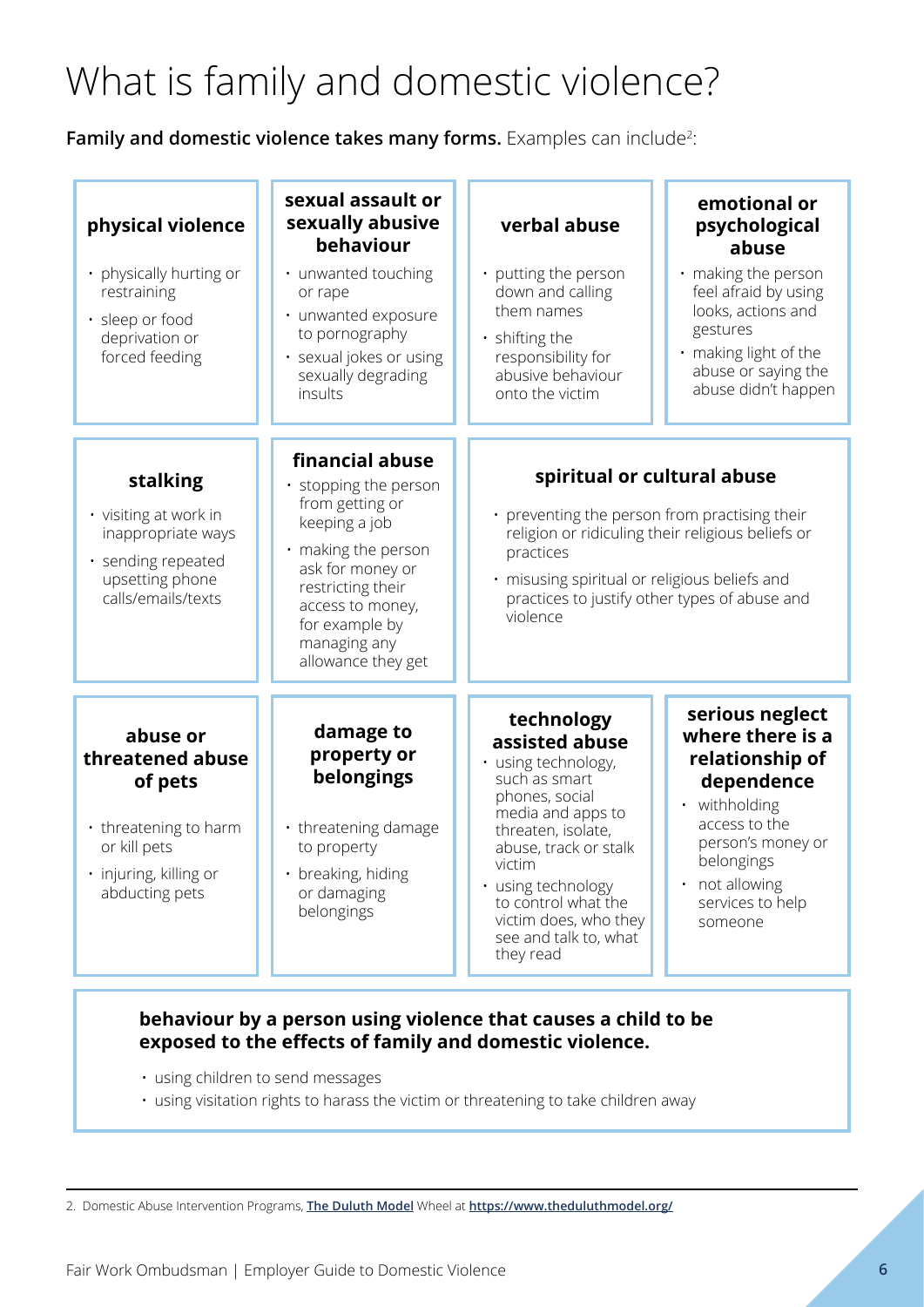# <span id="page-6-0"></span>Who is affected by family and domestic violence?



Every year, millions of Australians experience family or domestic violence.

People who experience family and domestic violence can be from any socio-economic background, religion, education level, age, gender or sexual orientation.

The impact of domestic violence is far-reaching, causing social isolation, unemployment, homelessness, financial destitution, injury and sometimes death.

# How does family and domestic violence affect workplaces?

Most people who experience family and domestic violence in Australia are in paid employment.<sup>4</sup> Family and domestic violence can affect workplaces in a number of ways.

- **• It is a workplace health and safety issue.** If a perpetrator harasses or stalks a person at their workplace, it can put the employee and their coworkers in danger.
- **• Workplaces can be a place of refuge for employees.** Employees experiencing family or domestic violence often rely on their workplaces to be a safe place to escape violence and a crucial source of social and economic support.
- **• It is a workplace productivity issue.**  Employees experiencing family or domestic violence might be more likely to take unplanned days off, arrive late or finish early. When they're at work, they might also be less effective carrying

**Every year, millions of Australians experience family or domestic violence.**



**Family and domestic violence is experienced by:**



3. Australian Institute of Health and Welfare 2018. Family, domestic and sexual violence in Australia 2018. Cat no. FDV 2. Canberra: AIHW. 4. ABS 2018 Labour Force Survey: Australian workforce participation rate is 65.7%.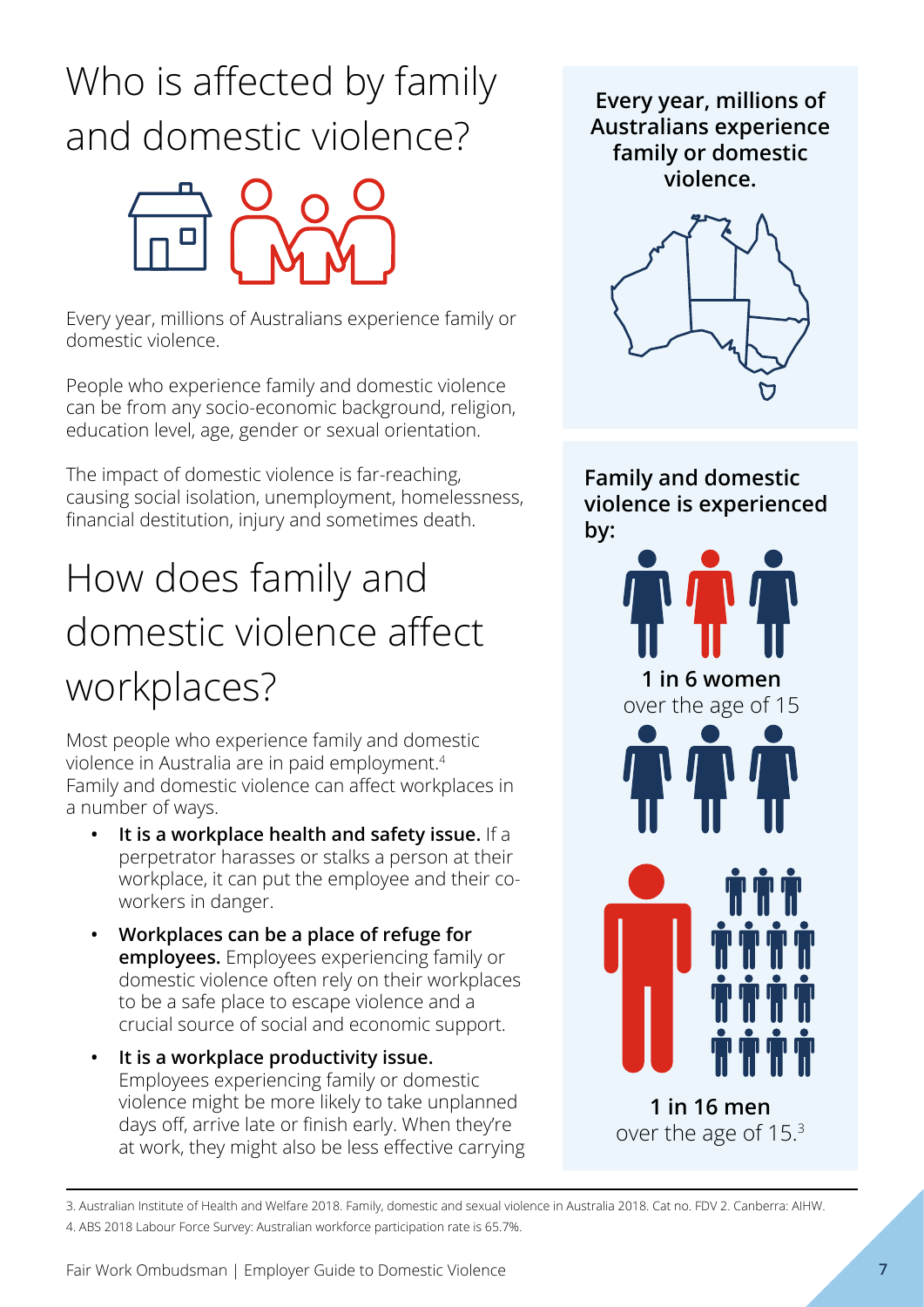<span id="page-7-0"></span>out their work because they're distracted, anxious or lack energy. Workplaces could also experience higher staff turnover rates.

The impact of family and domestic violence costs Australian employers **\$175 million annually<sup>5</sup>** in direct and indirect workplace costs due to:

- increased risks of workplace violence
- increased illness or absenteeism
- possible legal liabilities
- increased employee turnover
- reduced productivity.



The cost of losing, and then replacing, employees affected by domestic violence can outweigh the costs of providing the support that will help retain affected employees.

Best practice employers understand that family and domestic violence is a workplace and community concern and that they can make a difference in supporting employees who are experiencing family and domestic violence.

# Signs of family and domestic violence

Recognising the signs that an employee is experiencing family and domestic violence gives managers and co-workers the opportunity to provide the employee with support and help them explore their options. It's critical that workplaces know the signs that someone may be experiencing family and domestic violence, so they can help employees access the support they need.

Behaviours that may signal a person is experiencing family and domestic violence include:

- **• excessive absence or lateness (especially on Mondays)**
- **• a sudden or sustained drop in productivity**
- **• frequent unexplained bruises or injuries**
- **• wearing concealing clothing, even in warm weather**
- **• frequent or unusual work breaks, or unusual start and finish times**
- **• displaying anxiety**
- **• appearing distracted, depressed or overly jumpy**
- **• lack of concentration or difficulty making decisions**
- **• inability to take work-related trips**
- **• receiving excessive personal calls, texts or visits.**

If managers suspect that an employee may be experiencing family and domestic violence, it is appropriate for them to raise their concerns with the employee. While managers are not counsellors or confidantes, it is important that they feel equipped to raise their concerns and support their employees.

<sup>5.</sup> The Cost of Domestic Violence to the Australian Economy: Part I, 2004, Australian Government's Office of the Status of Women by Access Economics Pty Ltd, funded under Partnerships Against Domestic Violence. The Cost of Violence against Women & Their Children in Australia, DSS, 2016, (KPMG).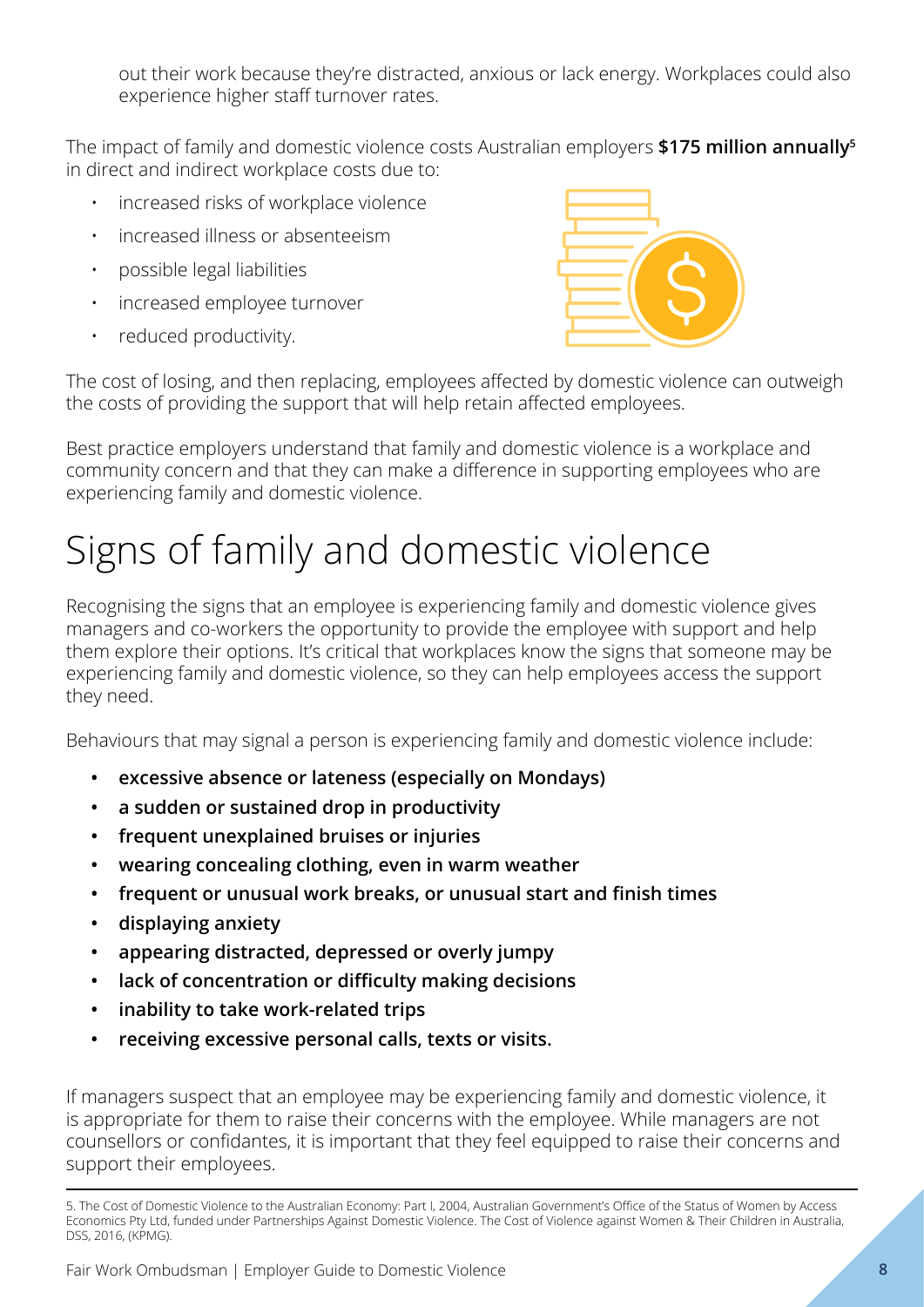

If co-workers suspect that one of their co-workers may be experiencing family and domestic violence, they may raise their concerns with their co-worker or their manager. As with managers, it's important that coworkers feel equipped to raise their concerns and support their fellow co-workers.



Last year Alice was experiencing domestic violence at home and had a difficult time coping with it while at work. She decided not to tell her manager or co-workers because she felt ashamed.

Her husband repeatedly called her workplace demanding that Alice be put on the phone. She was often late to work because her husband blocked her exit and started arguments with her. When she was at work she constantly thought about how to manage her husband when she got home. She was making mistakes because she was distracted and tired and started to worry that all these things would start to jeopardise her job.

Fortunately, Alice's manager, Jill, had received training in dealing with family and domestic violence in the workplace and noticed that Alice wasn't okay. She asked Alice if something at home was making things difficult for her at the moment. This provided Alice with a safe space to talk to Jill about what was happening and share her concerns about how it could impact her job.

Jill let Alice know what the company could do to protect her while at work. This included screening phone calls, making arrangements to ensure Alice's workload was manageable and that these changes had minimal impact on her team. Jill also provided Alice with information about her rights at work and contact information for support services available to her in her community.

Jill's information and support reassured Alice that her job was safe. It also empowered her to seek the help she needed outside work.

For more information see **[What you can do if you suspect an employee may be](#page-13-0)  [experiencing family and domestic violence](#page-13-0)**.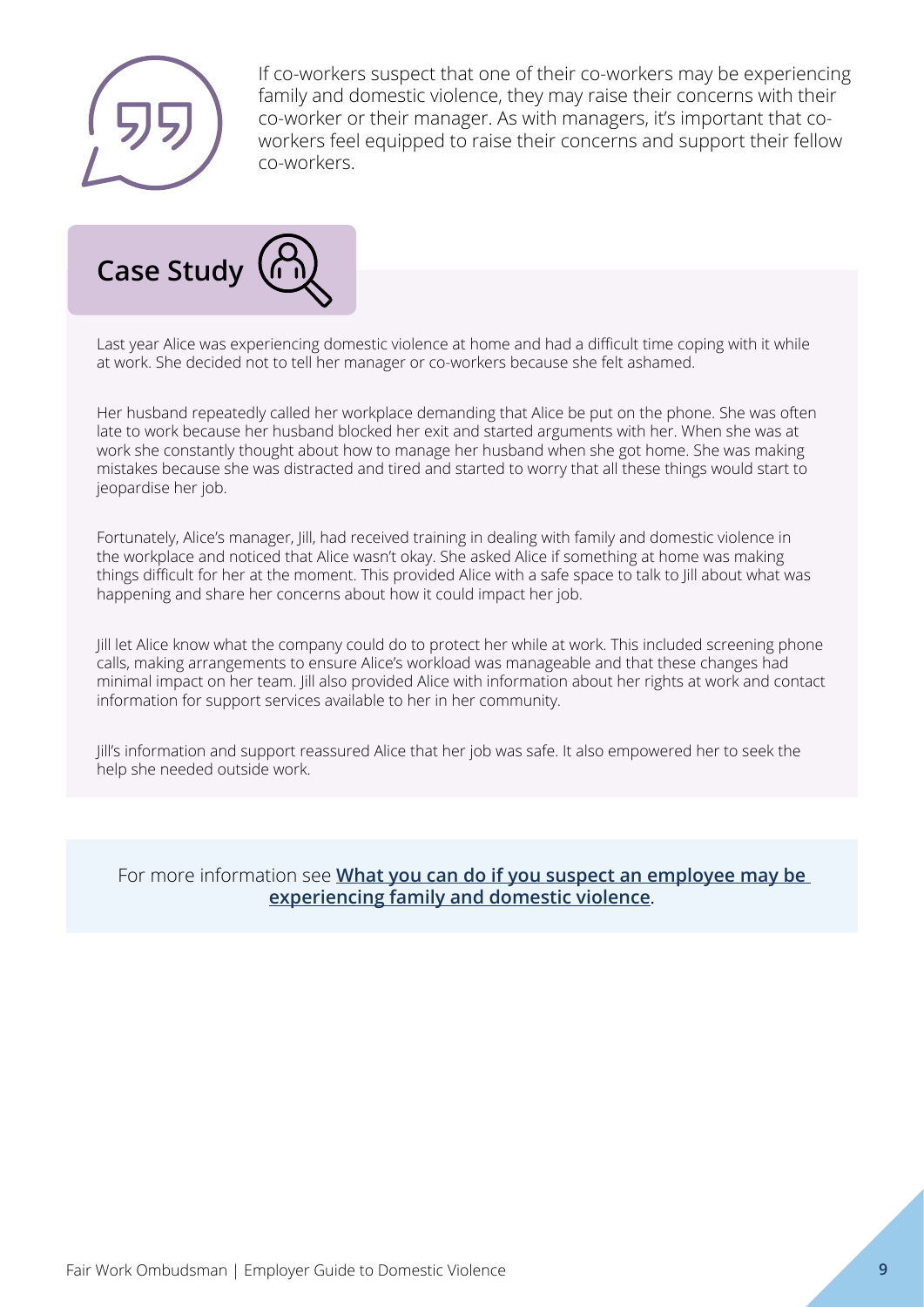# <span id="page-9-0"></span>What are your legal responsibilities as an employer?



As an employer, you need to be aware that the Fair Work Act provides minimum entitlements for employees. Employers can provide more than the minimum entitlements under workplace policies, enterprise agreements and informally.

Under the Fair Work Act, employees dealing with the impact of family and domestic violence can:

- take unpaid family and domestic violence leave
- request flexible working arrangements
- take paid or unpaid personal/carer's leave, in certain circumstances.

# **Unpaid family and domestic violence leave**

Employees (including casual and part-time employees) are entitled to 5 days of unpaid family and domestic violence leave each 12 month period. This leave:

- doesn't accumulate from year to year if it isn't used
- is available in full when an employee starts working at a new workplace
- renews in full at the start of each 12 month period of employment
- can be taken as a single continuous period or separate periods of one or more days.

Employers and employees can agree for an employee to take less than one day at a time, or for the employee to take more than 5 days of leave.

### **What is family and domestic violence?**

The Fair Work Act defines family and domestic violence as violent, threatening or other abusive behaviour by an employee's close relative that seeks to coerce or control the employee and causes them harm or to be fearful.

## **Who is a close relative?**

A close relative is:

- an employee's:
	- spouse or former spouse
	- de facto partner or former de facto partner
	- child
	- parent
	- grandparent
	- grandchild
	- sibling
- an employee's current or former spouse or de facto partner's child, parent, grandparent, grandchild or sibling, or
- a person related to the employee according to Aboriginal or Torres Strait Islander kinship rules.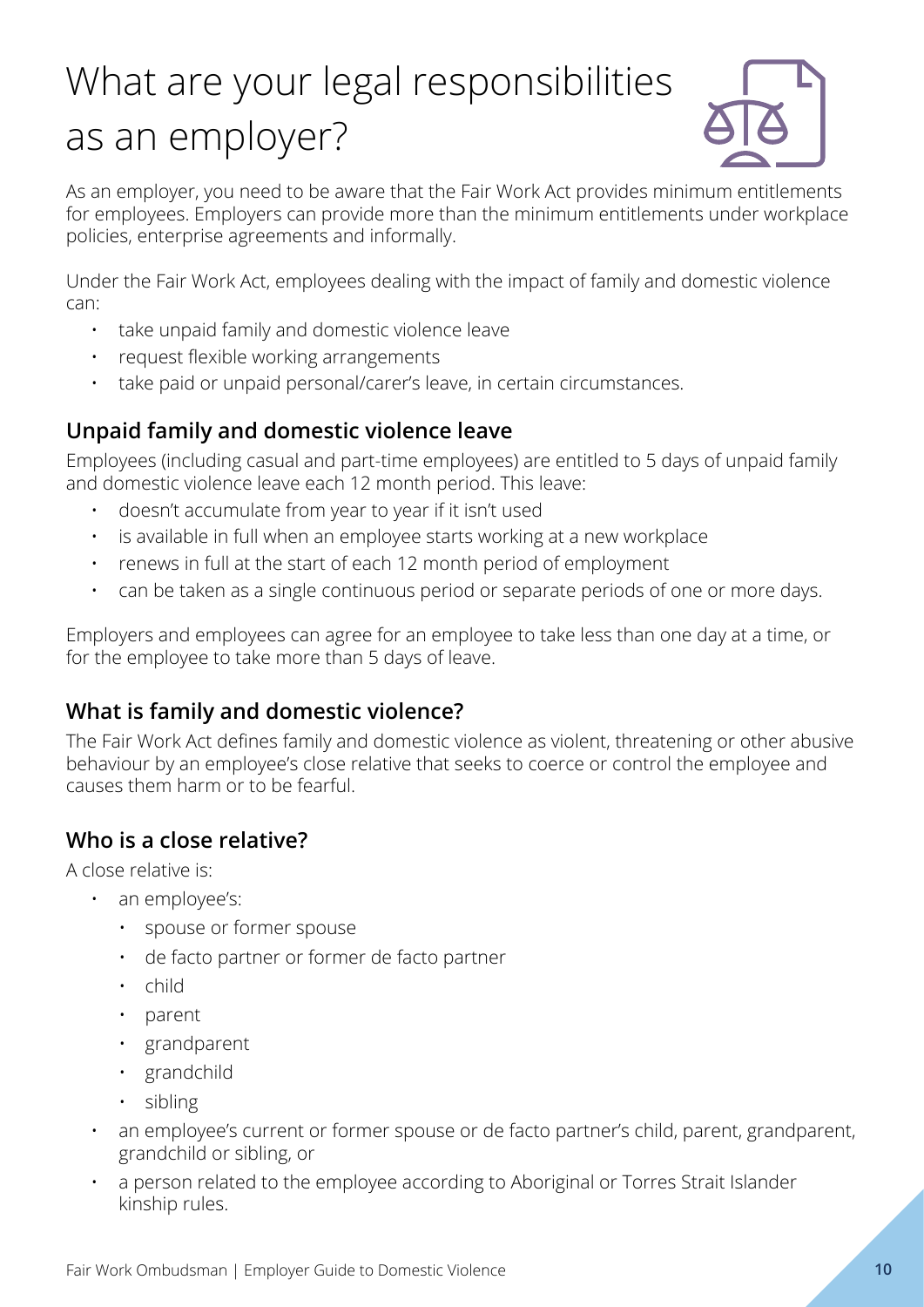### <span id="page-10-0"></span>**When can employees take unpaid family and domestic violence leave?**

Employees can take leave when they:

- are experiencing family and domestic violence
- need to do something to deal with the impact of that violence
- it's impractical to do so outside their ordinary hours of work.

For example, this could include:

- making arrangements for their safety or the safety of a close relative, such as a dependent child (including relocation)
- attending urgent court hearings, or
- accessing police services.



Two employees are in a relationship with each other and both of them separately request to take family and domestic violence leave.

Only employees who are experiencing family and domestic violence are entitled to take this leave. If you're dealing with this situation in your workplace, it is important to get legal advice to help you understand your legal rights and obligations.

### **Notice and evidence**

If an employee takes family and domestic violence leave, they have to let their employer know as soon as possible. This can happen after the leave has started. Employees also need to tell their employer how long they expect the leave to last. An employer can ask for evidence, which can include:

- documents issued by the police
- documents issued by a court
- family violence support service documents, or
- a statutory declaration.

### **Confidentiality**

Employers have to take reasonably practical steps to keep any information about an employee's situation confidential when they receive it as part of an application for leave. This includes information about the employee taking family and domestic violence leave, including leave records as well as any evidence provided by the employee.

Employers aren't prevented from disclosing information if it's:

- required by law, or
- necessary to protect the life, health or safety of the employee or another person.

Employers need to be aware that any information about an employee's experience of family and domestic violence is sensitive. If information is mishandled, it could have adverse consequences for their employee including serious injury or harm. It is recommended that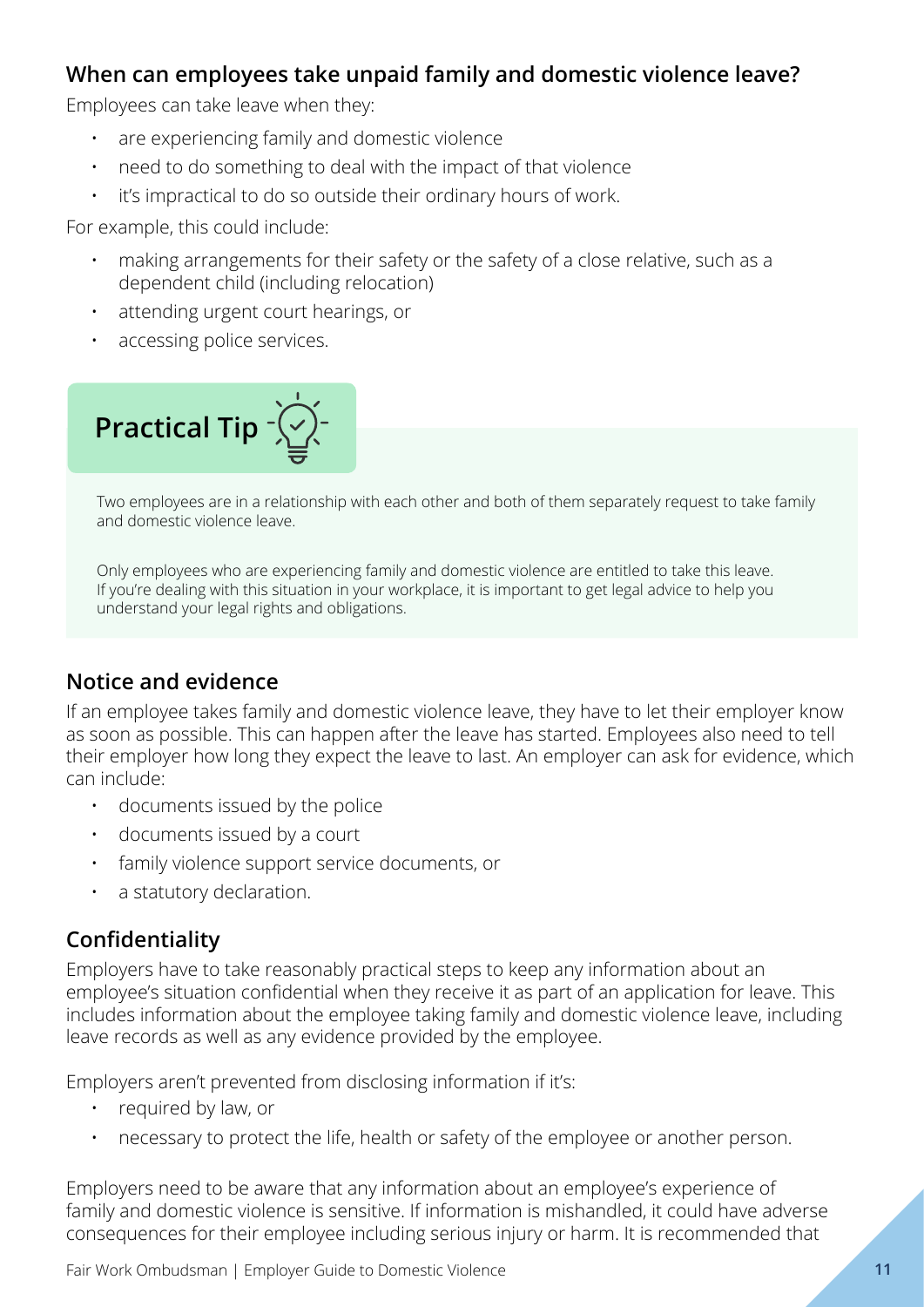<span id="page-11-0"></span>employers work with their employee to discuss and agree on how this information will be handled.

Visit **[fairwork.gov.au](http://www.fairwork.gov.au)** to learn more about **[unpaid family and domestic violence leave.](https://www.fairwork.gov.au/leave/family-and-domestic-violence-leave)**<sup>6</sup>

### **What are flexible working arrangements?**

Flexibility in the workplace allows employers and employees to make arrangements about working conditions that suit them. This helps employees maintain a work-life balance and can help employers improve the productivity and efficiency of their business.

Under the Fair Work Act, employees experiencing violence from a family member or who are caring for a household member or immediate family member who is experiencing violence from the member's family, have a right to request flexible working arrangements.

To be eligible, employees must have worked with the same employer continuously for at least 12 months. A casual employee can make a request if:

- they've been working for the same employer regularly and systematically for at least 12 months
- there's a reasonable expectation of continuing work with the employer on a regular and systematic basis.



- Examples of flexible working arrangements include changes to:
- hours of work, such as working staggered start, finish or lunch times
- patterns of work, such as split shifts or job sharing
- locations of work, such as working away from the office
- duties, such as moving into non-public facing roles or temporary work assignments off-site.

### **How do employees request flexible working arrangements?**

Requests need to:

- be in writing
- explain what changes the employee is asking for
- explain the reasons for the requested change.

All employers who receive a request must provide a written response within 21 days which outlines whether the request is approved or refused. Employers can only refuse a request on reasonable business grounds. If a request is refused the written response has to include the reasons for the refusal.

Employers and employees can informally agree on changes to working arrangements.

<sup>6.</sup> **<https://www.fairwork.gov.au/leave/family-and-domestic-violence-leave>**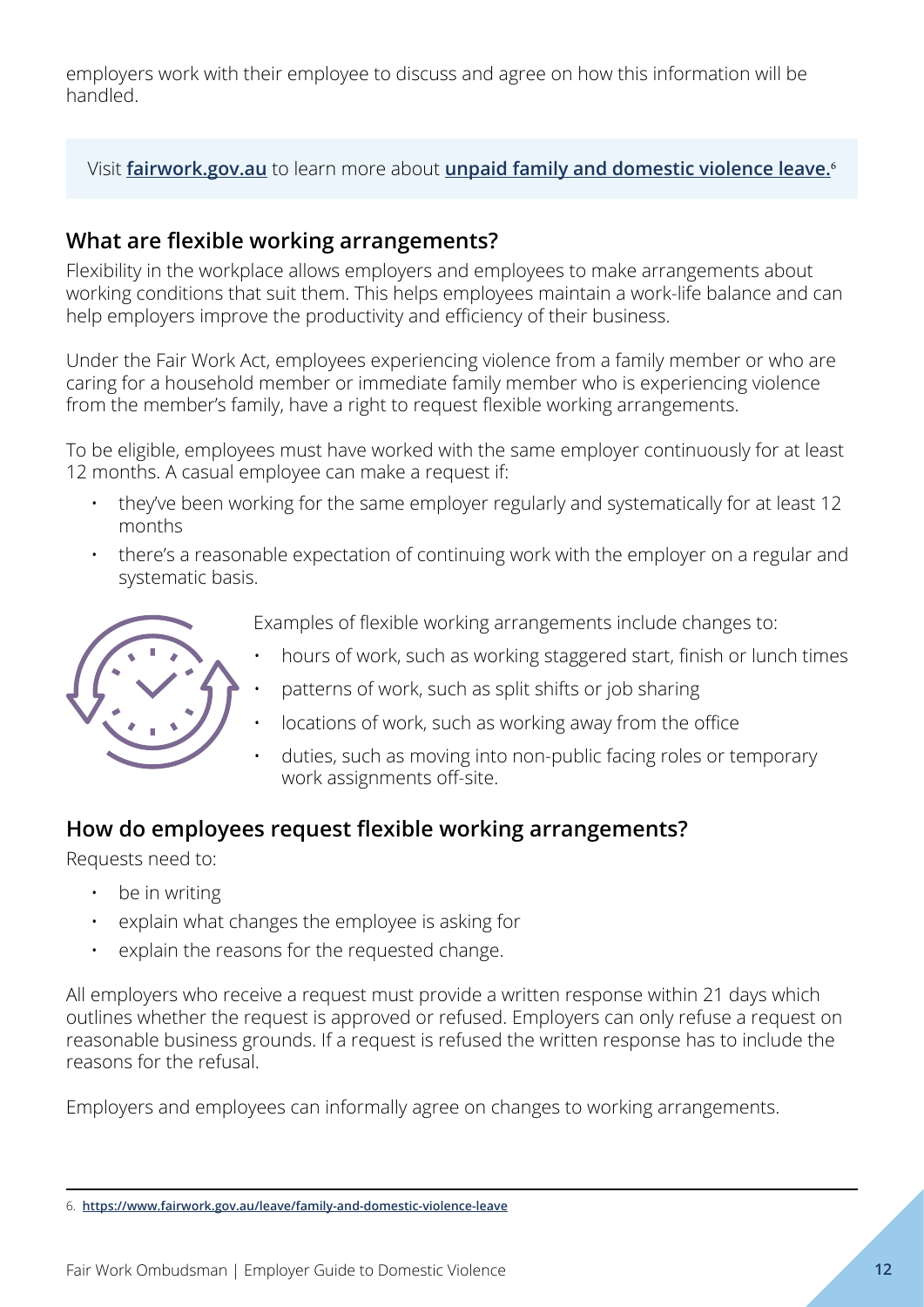#### Visit **[fairwork.gov.au](http://www.fairwork.gov.au)** to learn more about:

- <span id="page-12-0"></span>• **[Flexible working arrangements](https://www.fairwork.gov.au/employee-entitlements/flexibility-in-the-workplace/flexible-working-arrangements)**<sup>7</sup>
- **• Accommodating requests using our free [Workplace flexibility online course](https://www.fairwork.gov.au/how-we-will-help/online-training/online-learning-centre/workplace-flexibility). 8**

### **Paid and unpaid sick and carer's leave**

An employee can access paid or unpaid sick or carer's leave:

- to recover from personal illness or injury
- to provide care or support to an immediate family member or household member recovering from personal illness or injury, or
- for unexpected emergencies involving an immediate family member or household member.

Access to sick or carer's leave doesn't extend to taking leave to do something to deal with the impact of family or domestic violence. For example, it can't be taken to attend legal appointments or access police services. Family and domestic violence leave can be used for these purposes.

An employee can access paid or unpaid sick or carer's leave as a result of family and domestic violence when the employee has:

- a personal illness or personal injury affecting the employee caused by family or domestic violence
- an unexpected emergency affecting a member of the employee's immediate family or household due to family or domestic violence.

Visit **[fairwork.gov.au](http://www.fairwork.gov.au)** to learn more about **[Sick and carer's leave.](https://www.fairwork.gov.au/leave/sick-and-carers-leave)**<sup>9</sup>

8. **<https://www.fairwork.gov.au/how-we-will-help/online-training/online-learning-centre/workplace-flexibility>**

<sup>7.</sup> **<https://www.fairwork.gov.au/employee-entitlements/flexibility-in-the-workplace/flexible-working-arrangements>**

<sup>9.</sup> **<https://www.fairwork.gov.au/leave/sick-and-carers-leave>**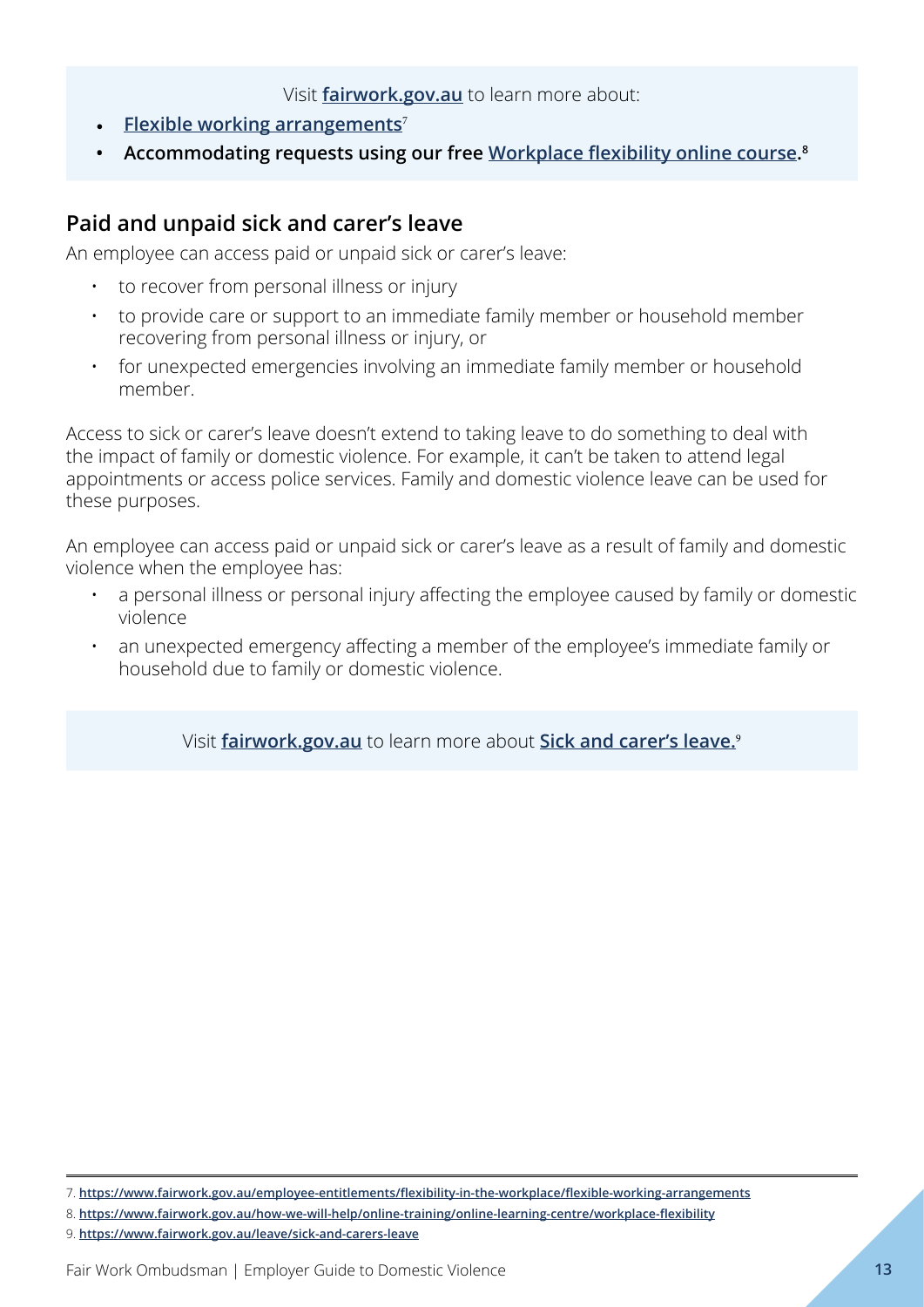# <span id="page-13-0"></span>Workplace health and safety



**1 in 5 Australian workers experiencing family and domestic violence report the violence continuing into the workplace10**

#### **Employers are responsible for providing and maintaining a safe workplace.**

The Commonwealth, states and territories are responsible for regulating and enforcing workplace health and safety laws in their jurisdictions.

More information on designing a safe and healthy workplace can be provided by your local state or territory workplace health and safety body. Visit **[fairwork.gov.au](http://www.fairwork.gov.au )** for contact information about your **[local workplace health and safety body](https://www.fairwork.gov.au/website-information/related-sites)**. 11

# What you can do if you suspect an employee may be experiencing family and domestic violence

### **How to start a conversation**

If you notice an employee displaying some of the signs of experiencing family and domestic violence, it's important to check in on their wellbeing and ask them how they are. Just remember that managers and co-workers are not counsellors. Employees can access professional help from a range of support services. These can be found in **[Need more help?](#page-18-0)**

If you suspect that your employee might be experiencing or affected by family and domestic violence, here are some ways to respectfully raise your concerns with them.

#### **It's important to:**

- provide a safe and private place where you can have a confidential conversation
- ask open-ended questions that give your employee a way to safely disclose, such as 'How are things at home?', or 'You seem anxious lately. Are you ok?'
- share your observations using non-judgmental language and expressions
- be prepared for an emotional response, including tears, defensiveness or withdrawal

<sup>10.</sup> McFerran, L. (2011) Safe at Home, Safe at Work? National Domestic violence and the workplace survey. Australian Domestic and Family Violence Clearinghouse.

<sup>11.</sup> **<https://www.fairwork.gov.au/website-information/related-sites>**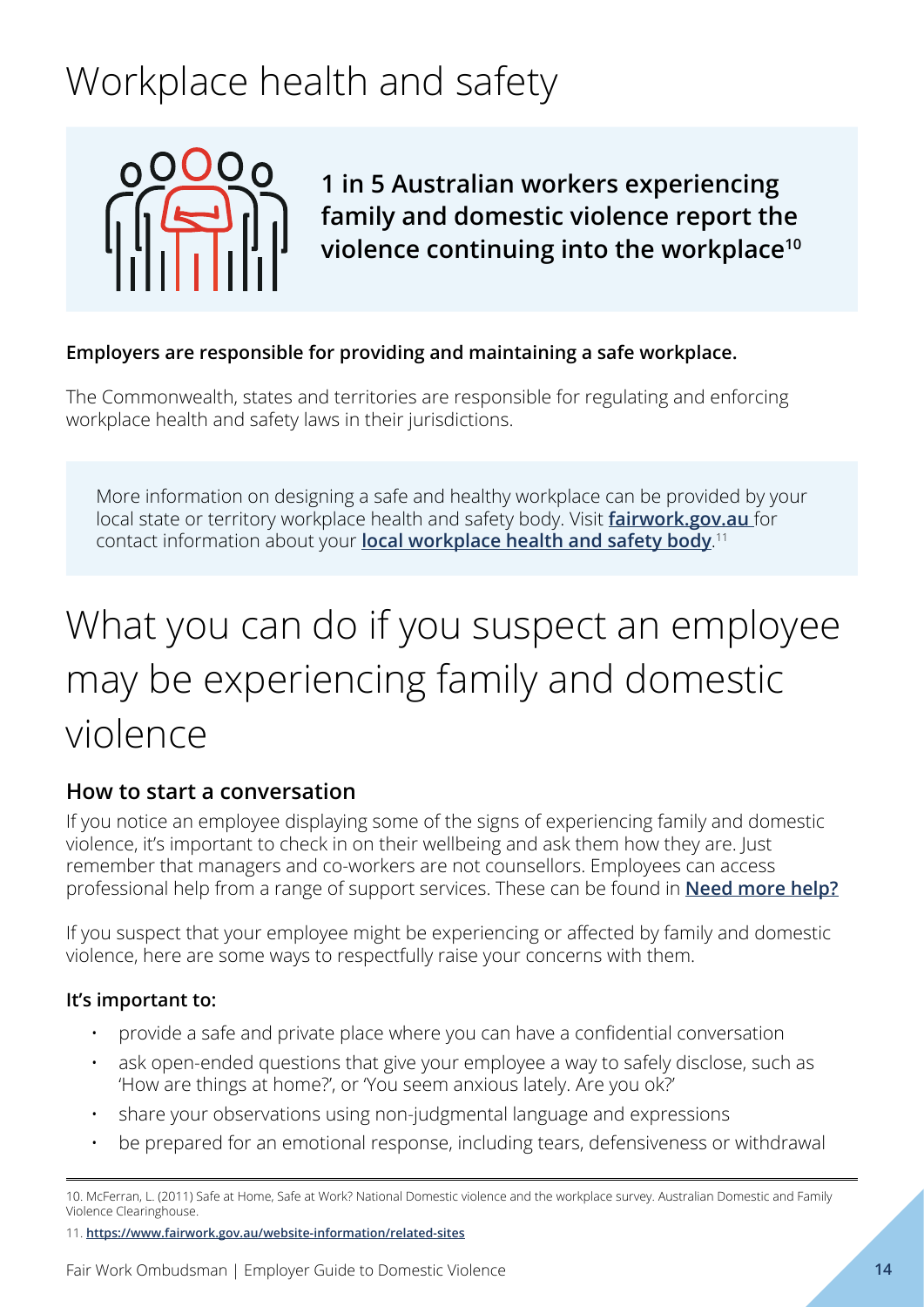<span id="page-14-0"></span>listen and avoid giving advice, let them be in control of the conversation.

It's important to remember that an employee can choose not to talk to you about your concerns.

Here are some examples of things you should avoid doing when starting a conversation.

#### **Don't:**

- assume any facts before you've spoken to the employee
- pull the employee aside and ask them overly direct or insensitive questions, such as whether they're in a violent relationship
- ask them in a public place or in a team meeting if they're okay.



Talking with someone about family and domestic violence is not easy, but it is important. A free, short and online course such as **[Difficult Conversations in the Workplace – Manager](https://www.fairwork.gov.au/how-we-will-help/online-training/online-learning-centre/difficult-conversations-in-the-workplace-manager-course)** can help managers prepare for meaningful conversations.12

# **How to respond**

If you initiated a conversation and an employee confided in you, or if an employee confides in you on their own initiative, it's important to stay calm and respond appropriately.

Here are some helpful things to remember when responding:

- Take the matter seriously, believe them, tell them it's not their fault and that violence is never okay.
- Use a calm and reassuring tone.
- Acknowledge how hard it must be for the employee to talk about what is happening to them.
- Put safety first and check for an immediate threat if you are concerned for their safety, say so.
- Be aware of how the employee's cultural and linguistic background could affect their understanding of what family and domestic violence is.
- Provide practical support by asking how you can help.
- Give information about their entitlements outlined above and your workplace's family and domestic violence policy.
- Provide information about support services available and refer them on if requested. These can be found in **[Need more help?](#page-18-0)**
- Follow up with them and continue providing support.

<sup>12.</sup> **[https://www.fairwork.gov.au/how-we-will-help/online-training/online-learning-centre/difficult-conversations-in-the-workplace](https://www.fairwork.gov.au/how-we-will-help/online-training/online-learning-centre/difficult-conversations-in-the-workplace-manager-course)[manager-course](https://www.fairwork.gov.au/how-we-will-help/online-training/online-learning-centre/difficult-conversations-in-the-workplace-manager-course)**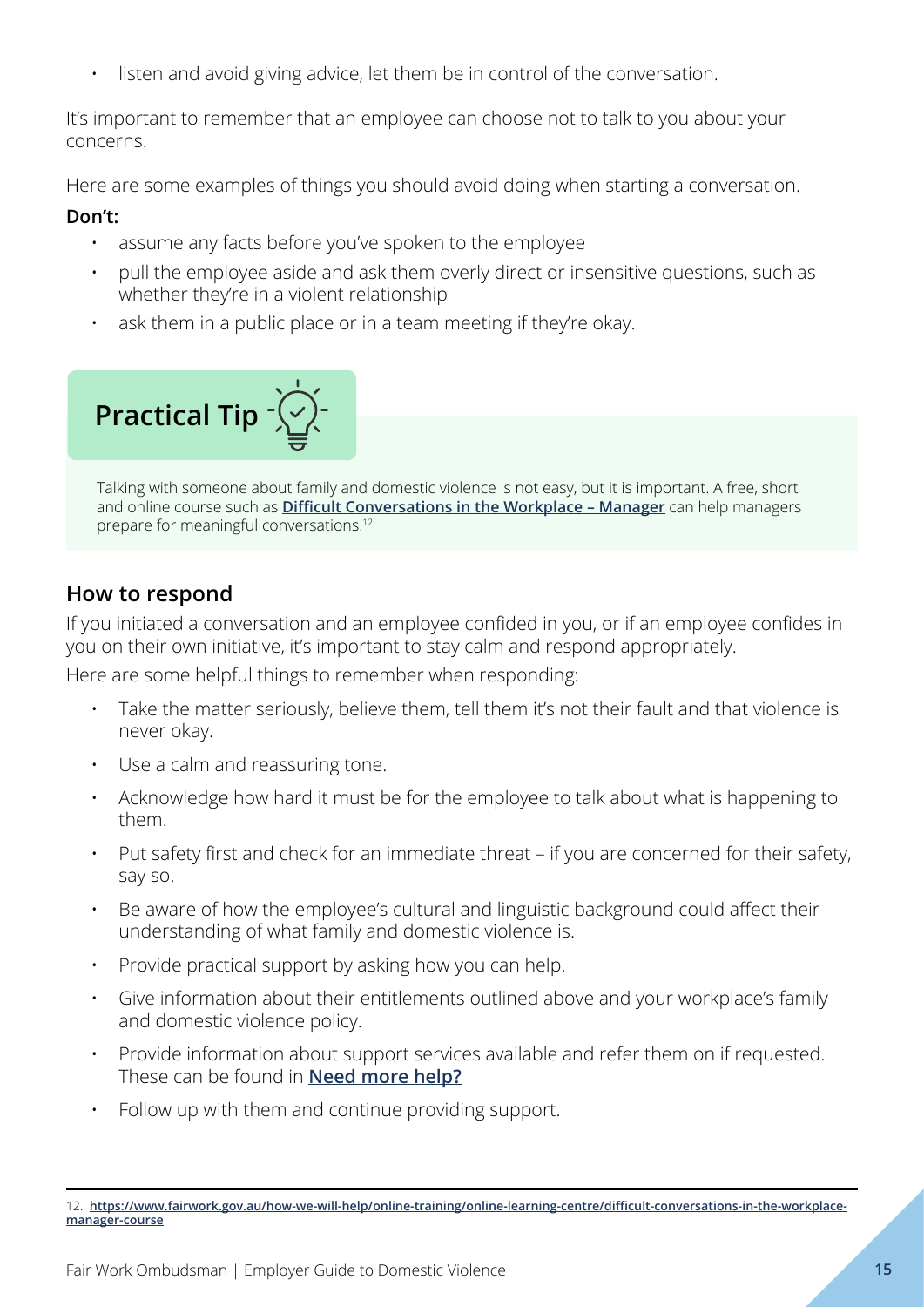<span id="page-15-0"></span>Here are some examples of things you should avoid doing.

### **Don't:**

- express doubt, judgement or shock
- press them for details, give advice or tell them what to do
- make comments or ask questions that undermine what the employee is experiencing such as 'Why do you put up with it?' or 'Why are you still there?'
- criticise their decisions, partner or family member (the suspected perpetrator)
- try to 'fix' their situation such as by pressuring them to leave or taking any specific action.

# What you can do if you suspect an employee is perpetrating family and domestic violence in the workplace

As an employer, there are a range of issues to consider when responding to situations that present a risk to workplace health and safety. Any situation that presents a risk to workplace health and safety usually requires investigation. Keep in mind that workplace responses to each situation need a tailored approach based on the individual situation, your organisation's policies and relevant laws.

Managing employees who you know or suspect to be perpetrating family and domestic violence is complex. It is important that you seek independent legal advice if you suspect that one of your employees is a perpetrator of family and domestic violence.



Remember, call **000** if someone is seriously injured or in need of urgent medical attention, if someone's life is being threatened, or you've witnessed an incident.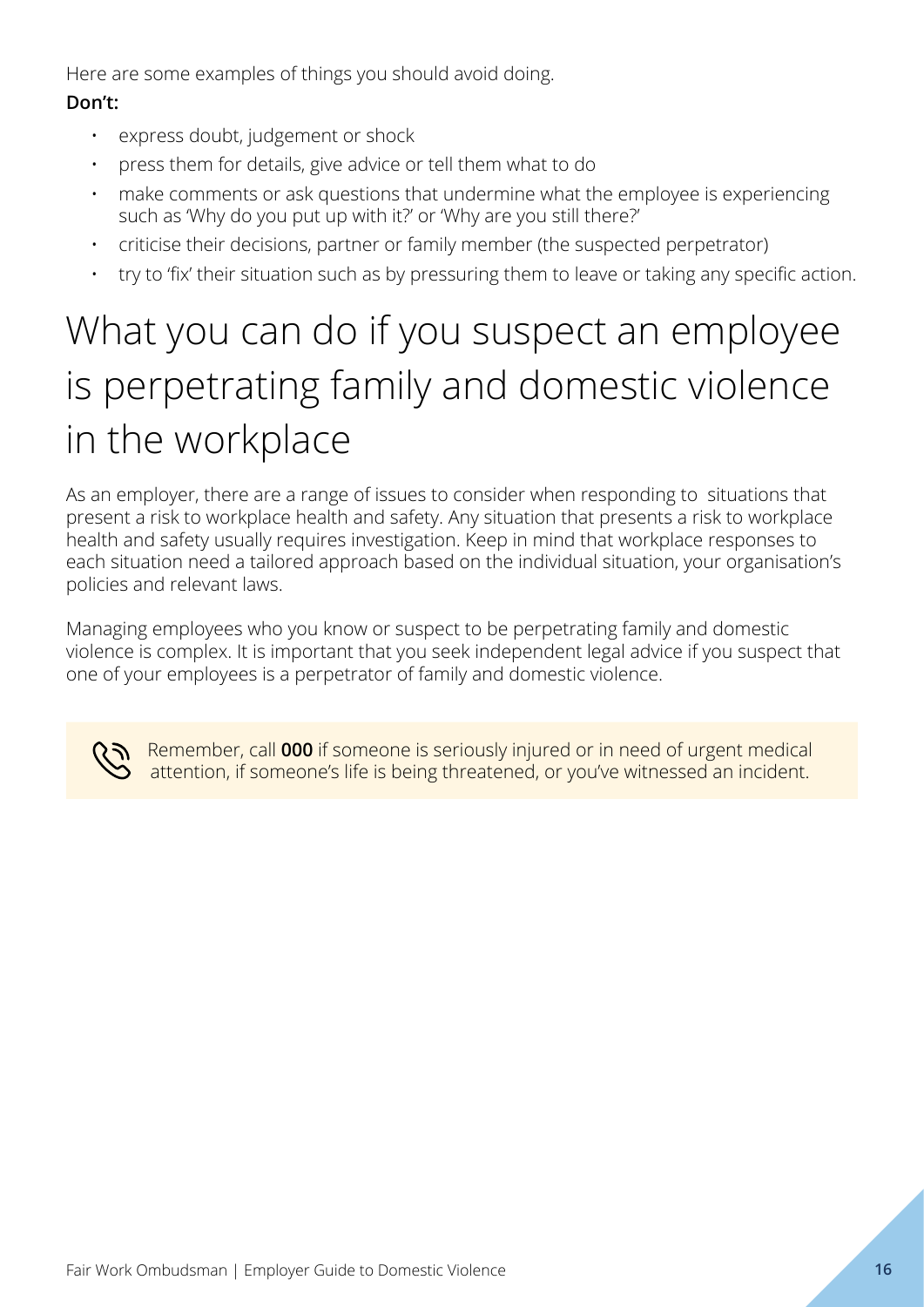# <span id="page-16-0"></span>Creating a workplace response to family and domestic violence



**Providing a supportive and safe workplace can ease the emotional, psychological and physical pain that family and domestic violence has on affected employees.**

Employers can also support employees to access professional support services that can provide assistance with issues outside the workplace.

### **What a supportive employer can do**

Supportive employers:

- know the facts about family and domestic violence and educate their workplace
- know their legal responsibilities and what their employees are entitled to at work if they're experiencing family or domestic violence
- develop workplace policies and procedures for:
	- addressing matters related to family and domestic violence
	- supporting employees experience family and domestic violence
- conduct regular training or information sessions to inform employees about the signs and impact of family and domestic violence. This can include:
	- displaying workplace safety information prominently at the workplace
	- holding safety classes and training sessions (both in-person or online courses)
	- regularly including safety information in meetings and employee newsletters.

A workplace policy and procedure could include information about:

- what family and domestic violence is
- how managers and employees can support individuals affected by family and domestic violence Including guidance on recognising the signs of abuse and how to conduct conversations
- leave and other entitlements employees can access if they're experiencing family and domestic violence
- the need to ensure **[privacy and confidentiality](https://www.fairwork.gov.au/how-we-will-help/templates-and-guides/best-practice-guides/workplace-privacy)** in relation to matters concerning family and domestic violence<sup>13</sup>
- safety measures that can be implemented to ensure the workplace is safe and ensure individuals experiencing family and domestic violence are safe while at work
- support services available inside (e.g. Employee Assistance Programs) as well as outside the workplace

<sup>13.</sup> **<https://www.fairwork.gov.au/how-we-will-help/templates-and-guides/best-practice-guides/workplace-privacy>**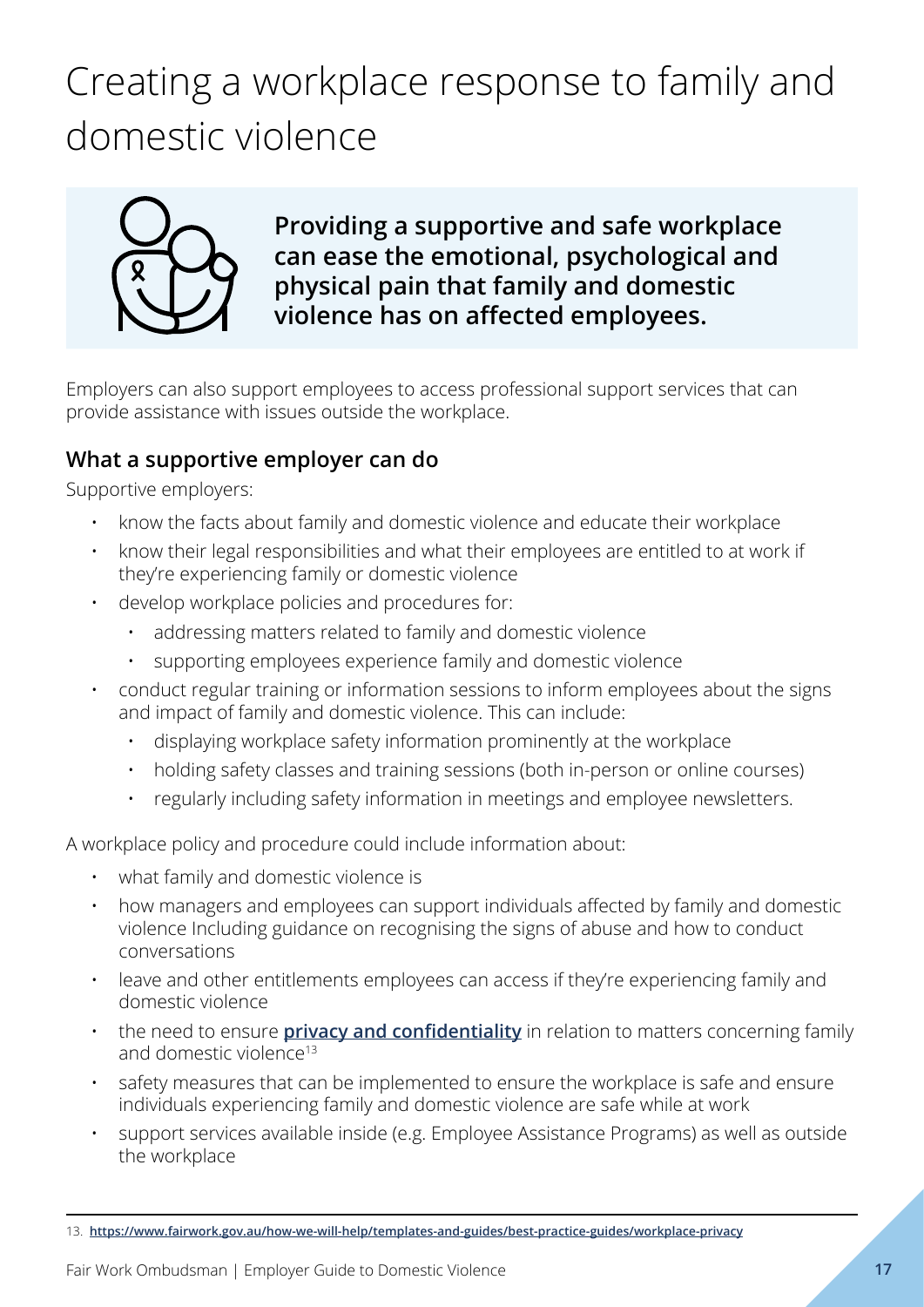### **What a supportive employer shouldn't do**

To be a supportive employer, you need to make sure your decisions and actions minimise negative consequences for employees.

#### **It's important that you don't:**

- treat anyone affected by family and domestic violence negatively
- take actions before consulting with employees
- discuss or share personal information in public forums or with others
- try to solve or 'fix' situations for others.



**Remember, confidentiality is extremely important.**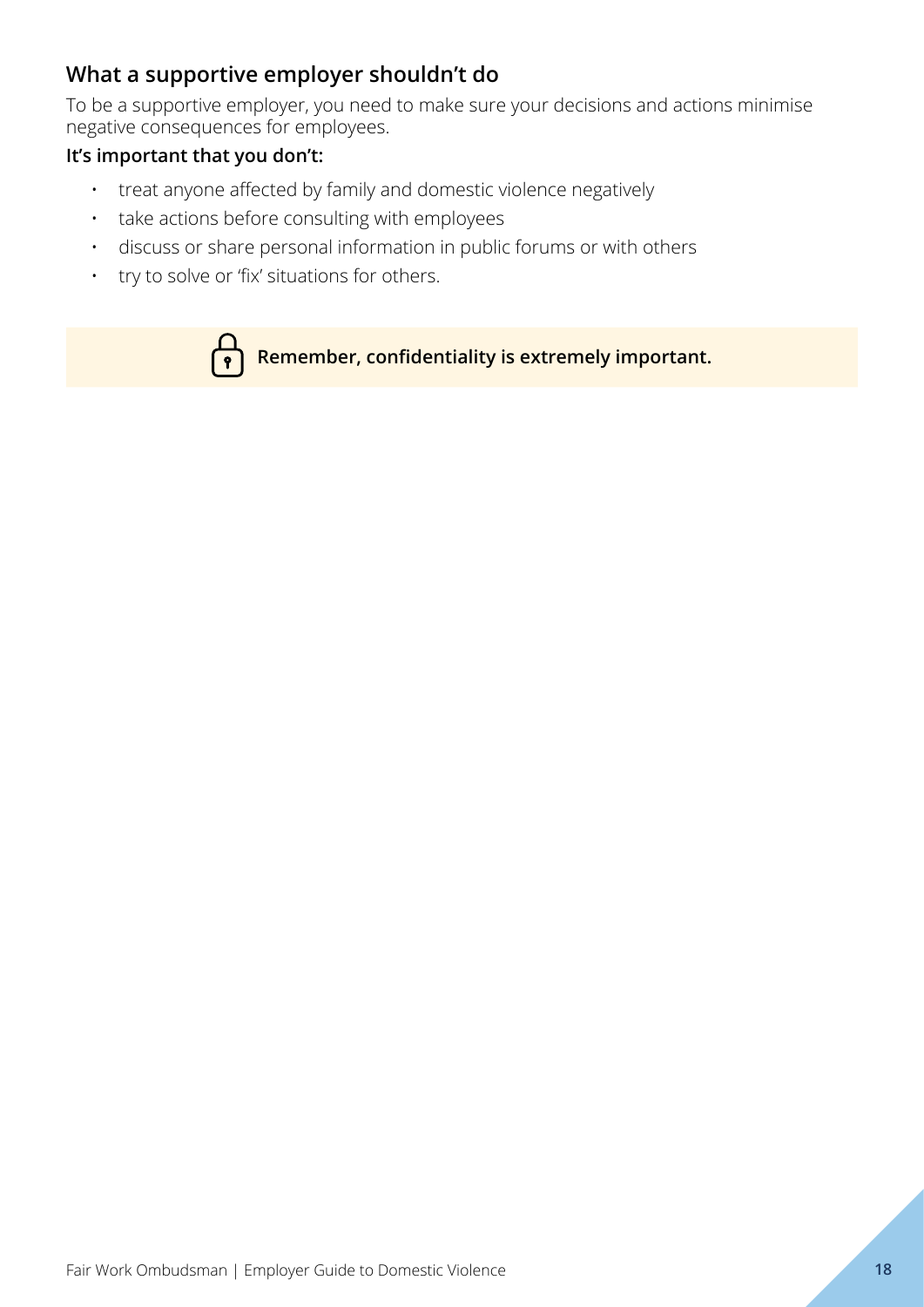# <span id="page-18-0"></span>Need more help?



**If you, a child, or another person is in immediate danger, call 000.**

# **For people experiencing family or domestic violence**

### **NATIONAL**

1800RESPECT

- **• 1800 737 732**
- **<https://www.1800respect.org.au/>**

1800RESPECT is Australia's national sexual assault, domestic and family violence support service. The service provides information, referrals and counselling to all Australians 24 hours a day, every day of the year.

Medibank Health Solutions delivers 1800RESPECT on behalf of the Australian Government as part of the National Plan to Reduce Violence against Women and their Children, 2010-2022.

If you or someone you know is impacted by sexual assault, domestic or family violence, call 1800RESPECT on 1800 737 732 or visit 1800RESPECT.org.au. In an emergency, call 000.

#### safesteps Family Violence Response Centre

**• 1800 015 188** (24 hours)

#### • **<https://www.safesteps.org.au>**

The safe steps crisis response phone line connects women (this includes anyone who identifies as female or transfeminine) and their children with specialist support workers who can help them explore their options, develop a safety plan and access supports that allow them to live safe from family violence.

safe steps phone support workers also provide information and assistance to individuals concerned someone they know is experiencing family violence.

### **NEW SOUTH WALES**

Victims Services

Victims Access Line

**• 1800 633 063** (Weekdays 8am-6pm, excluding public holidays)

Aboriginal Contact Line

- **• 1800 019 123** (Weekdays 8am-6pm, excluding public holidays)
- **<https://www.victimsservices.justice.nsw.gov.au>**

Victims Services provides support to victims of violent crime in NSW, including counselling, financial assistance and how to access their rights under the Charter of Victims Rights.



**Family Violence** Response Centre

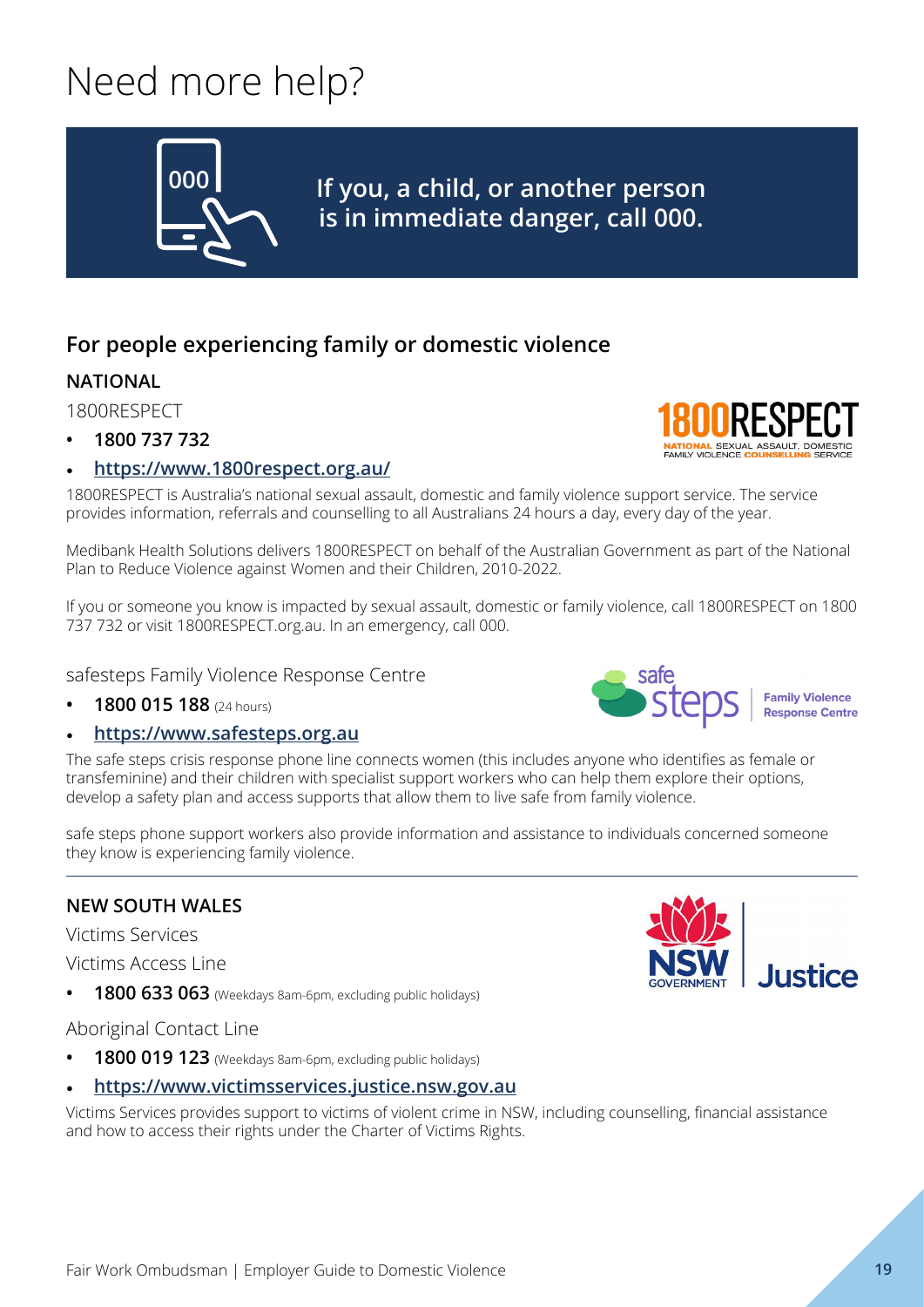#### <span id="page-19-0"></span>**VICTORIA**

Domestic Violence Resource Centre Victoria

- **<http://inwpcp.org.au>**
- **[http://inwpcp.org.au/resources/identifying-and-responding-to- family-violence/](http://inwpcp.org.au/resources/identifying-and-responding-to- family-violence/family-violence-policy-templates/workplace-family-violence-policy-template/) [family-violence-policy-templates/workplace-family-violence-policy-template/](http://inwpcp.org.au/resources/identifying-and-responding-to- family-violence/family-violence-policy-templates/workplace-family-violence-policy-template/)**

#### • **<https://www.thelookout.org.au>**

The Domestic Violence Resource Centre Victoria (DVRCV) is a state-wide resource centre working to prevent and respond to family violence, with a particular focus on men's violence against women in intimate relationships. The centre provides training, publications, research and other resources to those experiencing (or who have experienced) family violence, and practitioners and service organisations who work with family violence survivors.

#### **QUEENSLAND, TASMANIA AND VICTORIA**

Job Watch

- **• 1800 331 617** (Country VIC, QLD & TAS, Weekdays 9am-5pm VIC time, Wednesday 9am-8:30pm VIC time)
- **• (03) 9662 1933** (Melbourne Metro, Weekdays 9am-5pm, Wednesday 9am-8:30pm)

#### • **<https://www.jobwatch.org.au>**

JobWatch is an employment rights community legal centre which operates a telephone information service for all workers in Victoria, Tasmania and Queensland.

If you are experiencing family and domestic violence and you need assistance dealing with your employer, please call and ask to speak to one of our lawyers.

Our lawyers can assist you with family and domestic violence leave, flexible working arrangements, unfair dismissal, discrimination and any other employment matter.

### **For men who may have concerns about family or domestic violence**

#### **NATIONAL**

MensLine Australia

- **• 1300 78 99 78**
- **[https://mensline.org.au](https://mensline.org.au/)**

MensLine Australia is a telephone and online counselling service for men with family and relationship concerns.

Men's Referral Service

**• 1300 766 491** (NSW & TAS Open 24/7; ACT, NT, QLD, SA, VIC & WA Weekdays 8am-9pm, Weekends 9am-5pm)

#### • **<https://www.ntv.org.au>**

The Men's Referral Service is a men's family violence telephone counselling, information and referral service operating across Australia run by No to Violence and is the central point of contact for men taking responsibility for their violent behaviour. They also provide support and referrals for women and men seeking information on behalf of their male partners, friends or family members, and workers in a range of agencies seeking assistance for their clients who are men.

#### **NEW SOUTH WALES, TASMANIA AND VICTORIA**

No to Violence

#### • **[https://www.ntv.org.au](https://www.ntv.org.au/)**

No to Violence (NTV) is the peak body for organisations and individuals working with men to end their violence and abuse towards family members in Victoria, Tasmania and New South Wales.

NTV provides resources and opportunities for service providers to enhance their capacity to successfully engage with men who use violence and to work with men to prevent further violence.